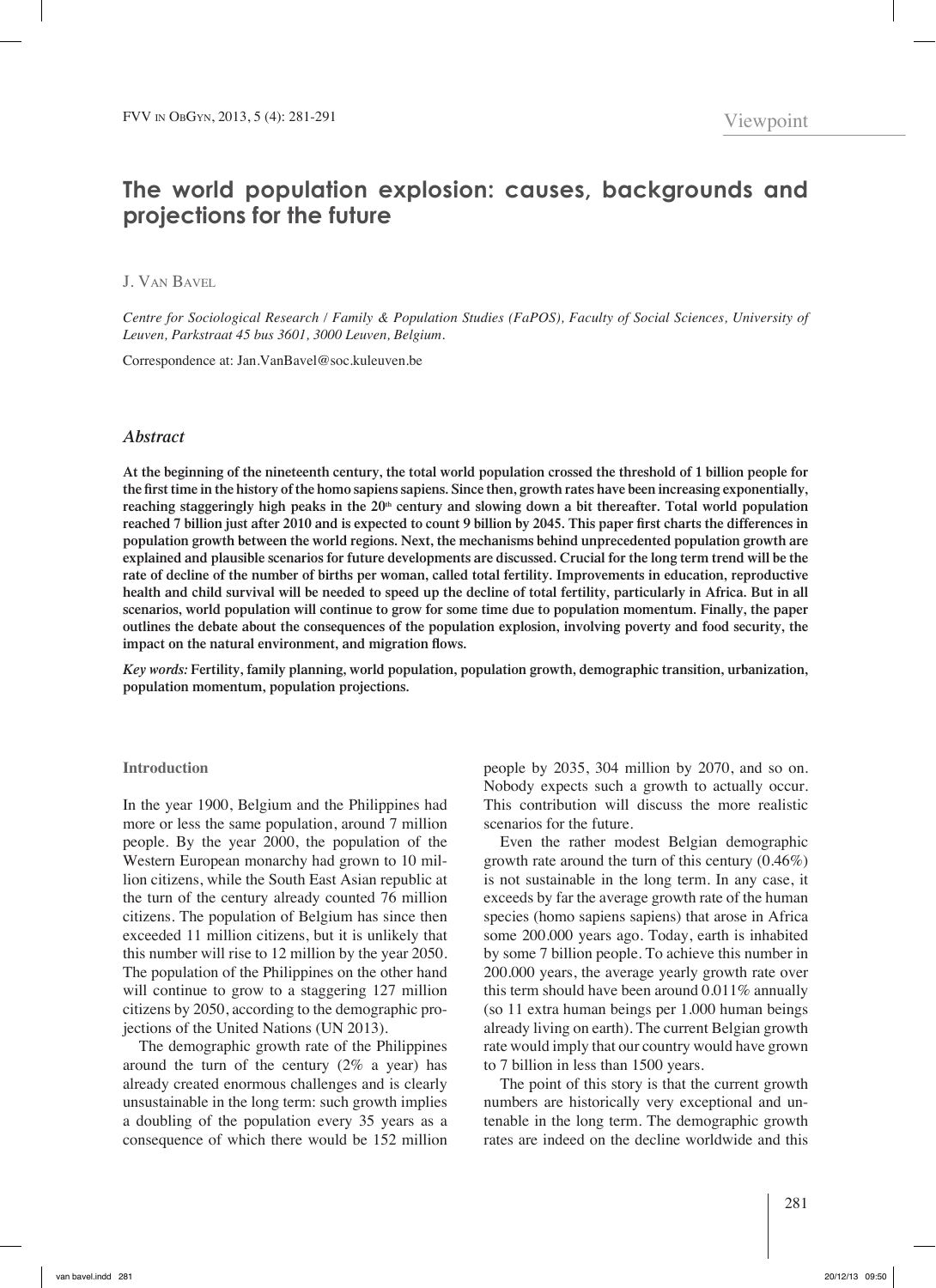

Source: Livi-Bacci (2001, p. 27) and UN World Population data.

*Fig. 1.* — Historical growth of the world population since year 0

paper will attempt to explain some of the mechanisms behind that process. That doesn't change the fact, however, that the growth remains extraordinarily high and the decline in some regions very slow. This is especially the case in Sub Saharan Africa. In absolute numbers, the world population will continue to grow anyway for quite some time as a result of demographic inertia. This too will be further clarified in this paper.

**The evolution of the world population in numbers**

In order to be sustainable, the long term growth rate of the population should not differ much from 0%. That is because a growth rate exceeding 0% has exponential implications. In simple terms: if a combination of birth and growth figures only appears to cause a modest population growth initially, then this seems to imply an explosive growth in the longer term.

Thomas R. Malthus already acquired this point of view by the end of the 18th century. In his famous "Essay on the Principle of Population" (first edition in 1789), Malthus argues justly that in time the growth of the population will inevitably slow down, either by an increase of the death rate or by a decrease of the birth rate. On a local scale, migration also plays an important role.

It is no coincidence that Malthus' essay appeared in England at the end of the  $18<sup>th</sup>$  century. After all, the population there had started to grow at a historically unseen rate. More specifically the proletariat had grown immensely and that worried the intellectuals and the elite. Year after year, new demographic growth records were recorded.

At the beginning of the 19th century, the number of 1 billion people was exceeded for the first time in history. Subsequently growth accelerated and the number of 2 billion people was already surpassed around 1920. By 1960, another billion had been added, in 40 instead of 120 years time. And it continued to go even faster: 4 billion by 1974, 5 billion by 1987, 6 billion by 1999 and 7 billion in 2011 (Fig. 1).

This will certainly not stop at the current 7 billion. According to the most recent projections by the United Nations, the number of 8 billion will probably be exceeded by 2025, and around 2045 there will be more than 9 billion people<sup>1</sup>. The further

<sup>(1)</sup> Unless otherwise specified, all figures in this paragraph are based on the *United Nations World Population Prospects, the 2012 Revision*, http://esa.un.org/wpp/. Concerning projections for the future, I reported the results of the Medium Variant. Apart from this variant, there are also high and low variants (those relying on scenarios implying respectively an extremely high and extremely low growth of the population) and a variant in which the fertility rates are fixed at the current levels. It is expected that the actual number will be somewhere between the highest and lowest variant and will be closest to the medium variant. That's why I only report this latter value.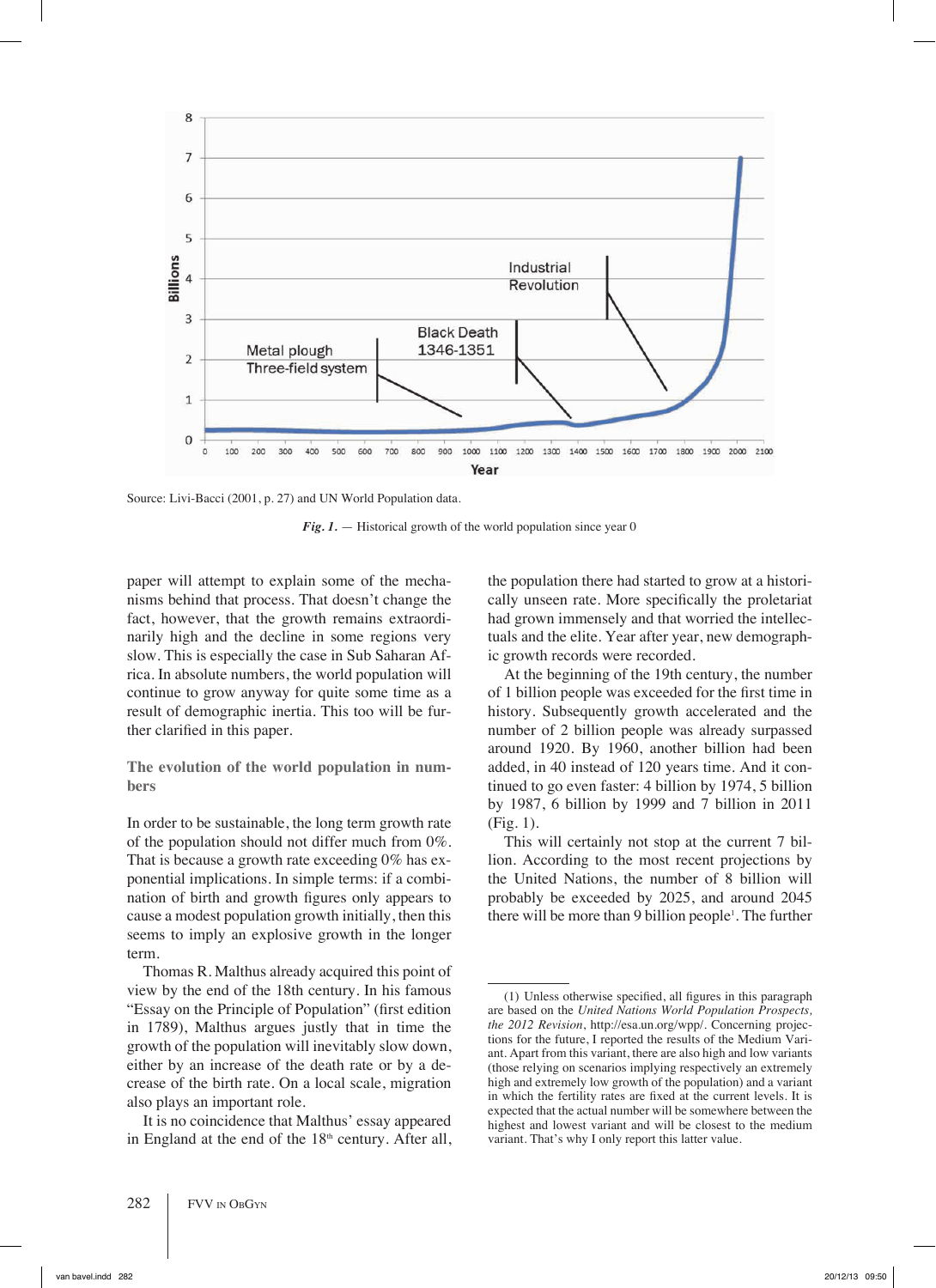

Source: UN World Population Prospects, the 2012 Revision; the data after 2010, with dotted line in the figure, are Median Variant projections.

*Fig. 2.* — Evolution of the population size by continent, 1950-2050\*

one looks into the future, the more uncertain these figures become, and with demography on a world scale one must always take into account a margin of error of a couple of tens of millions. But according to all plausible scenarios, the number of 9 billion will be exceeded by 2050.

Demographic growth was and is not equally distributed around the globe. The population explosion first occurred on a small scale and with a relatively moderate intensity in Europe and America, more or less between 1750 and 1950. From 1950 on, a much more substantial and intensive population explosion started to take place in Asia, Latin America and Africa (Fig. 2). Asia already represented over 55% of the world population in 1950 with its 1.4 billion citizens and by the year 2010 this had increased to 4.2 billion people or 60%. Of those people, more than 1.3 billion live in China and 1.2 billion in India, together accounting for more than one third of the world population.

In the future, the proportion of Asia will come down and that of Africa will increase. Africa was populated by some 230 million people around 1950, or 9% of the world population. In 2010 there were already more than 1 billion Africans or 15% of the world population. According to UN projections, Africa will continue to grow at a spectacular rate up to

2.2 billion inhabitants in 2050 or 24% of the world population. The proportion of Europe, on the other hand, is evolving in the opposite direction: from 22% of the world population in 1950, over  $11\%$  in 2010 to an expected mere 8% in 2050. The population of Latin America has grown and is growing rapidly in absolute terms, but because of the strong growth in Asia and especially Africa, the relative proportion of the Latin American population is hardly increasing (at most from 6 to 8%). The proportion of the population in North America, finally, has decreased slightly from 7 to 5% of the world population.

What these figures mainly come down to in practice is that the population size in especially the poor countries is increasing at an unprecedented rate. At the moment, more than 5.7 billion people, or more than 80% of humanity, are living in what the UN categorise as a developing country. By 2050, that number would – according to the projections – have increased to 8 billion people or 86% of the world population. Within this group of developing countries, the group of least developed countries, the poorest countries so to speak, is growing strongly: from 830 million now, up to an expected 1.7 billion in 2050. This comprises very poor countries such as Somalia, Sudan, Liberia, Niger or Togo in Africa;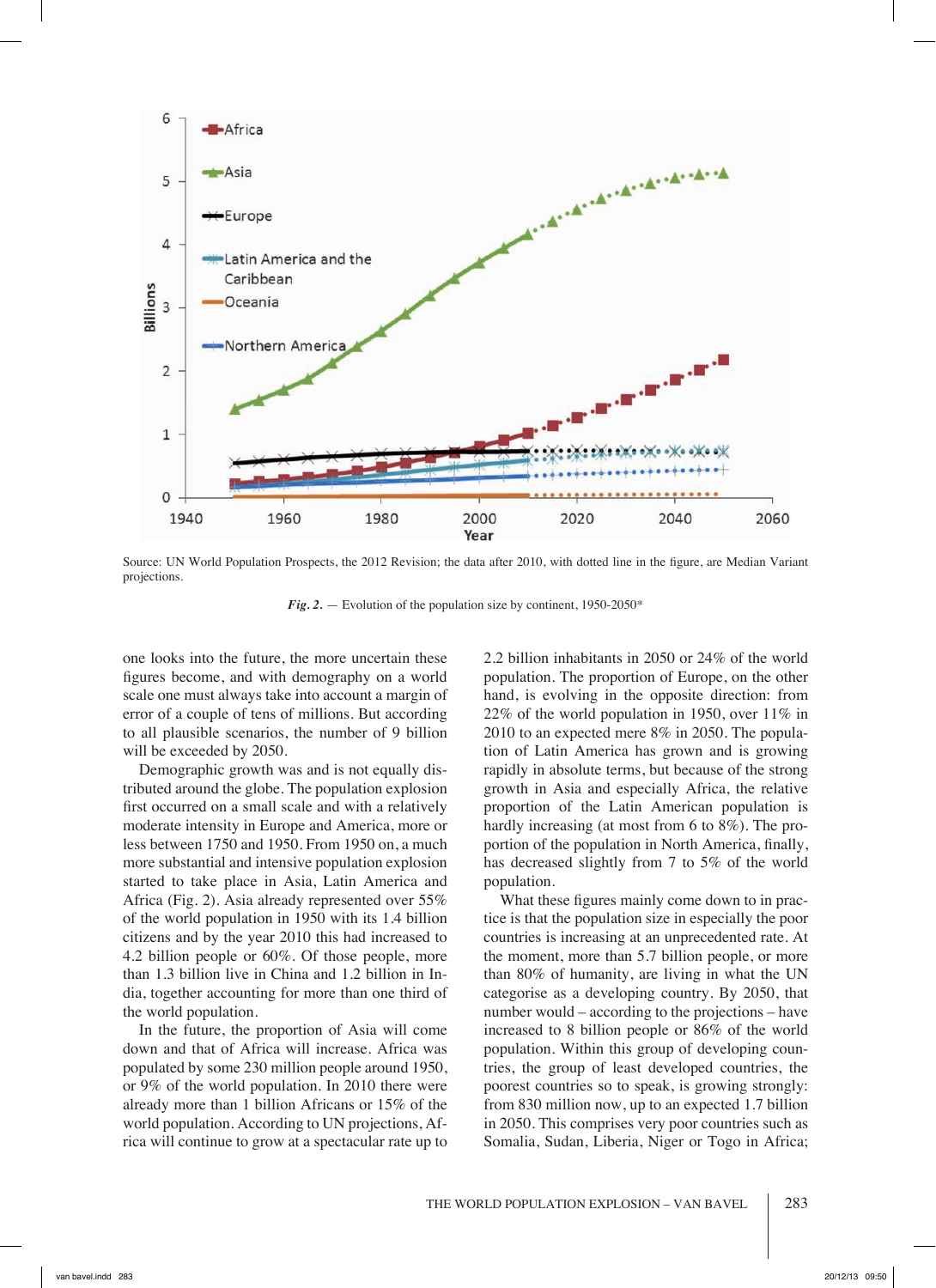Afghanistan, Bangladesh or Myanmar in Asia; and Haiti in the Caribbean.

The growth of the world population goes hand in hand with global urbanisation: while around the year 1950 less than 30% of people lived in the cities, this proportion has increased to more than 50%. It is expected that this proportion will continue to grow to two thirds around 2050. Latin America is the most urbanised continent (84%), closely followed by North America (82%) and at a distance by Europe (73%). The population density has increased intensely especially in the poorest countries: from 9 people per square km in 1950 to 40 people per square km in 2010 (an increase by 330%) in the poorest countries, while this figure in the rich countries increased from 15 to 23 people per square km (a 50% growth). In Belgium, population density is 358 people per square km and in the Netherlands 400 people per square km; in Rwanda this number is 411, in the Palestinian regions 666 and in Bangladesh an astonishing 1050.

Although the world population will continue to grow in absolute figures for some time – a following paragraph will explain why – the growth rate in percentages in all large world regions is decreasing. In the richer countries, the yearly growth rate has already declined to below 0.3%. On a global scale, the yearly growth rate of more than 2% at the peak around 1965 decreased to around 1% now. A further decline to less than 0.5% by 2050 is expected. In the world's poorest countries, the demographic growth is still largest: at present around 2.2%. For these countries, a considerable decrease is expected, but the projected growth rate would not fall below 1.5% before 2050. This means, as mentioned above, a massive growth of the population in absolute figures in the world's poorest countries.

**Causes of the explosion: the demographic transition**

The cause of, first, the acceleration and, then, the deceleration in population growth is the modern demographic transition: an increasingly growing group of countries has experienced a transition from relatively high to low birth and death rates, or is still in the process of experiencing this. It is this transition that is causing the modern population explosion. Figure 3 is a schematic and strongly simplified representation of the modern demographic transition.

In Europe, the modern demographic transition started to take place in the middle of the  $18<sup>th</sup>$  century. Until then, years of extremely high death rates were quite frequent. Extremely high crisis mortality could be the consequence of epidemic diseases or



*Fig. 3.* — Schematic representation of the modern demographic transition.

failed harvests and famine, or a combination of both. As a consequence of better hygiene and a better transportation infrastructure (for one, the canals and roads constructed by Austria in the  $18<sup>th</sup>$  century), amongst other reasons, crisis mortality became less and less frequent. Later on in the  $19<sup>th</sup>$  century, child survival began to improve. Vaccination against smallpox for example led to an eradication of the disease, with the last European smallpox pandemic dating from 1871. This way, not only the years of crisis mortality became less frequent, but also the average death rate decreased, from an average 30 deaths per 1000 inhabitants in the beginning of the  $19<sup>th</sup>$  century to around 15 deaths per 1000 citizens by the beginning of the  $20<sup>th</sup>$  century. In the meantime, the birth rate however stayed at its previous, high level of 30-35 births per 1000 inhabitants.

The death rate went down but the birth rate still didn't: this caused a large growth in population. It was only near the end of the nineteenth century (a bit earlier in some countries, later in others) that married couples in large numbers started to reduce their number of children. By the middle of the  $20<sup>th</sup>$ century, the middle class ideal of a two children household had gained enormous popularity and influence. The reaction by the Church, for example in the encyclical *Humanae Vitae* (1968), came much too late to bring this evolution to a halt.

As a consequence of widespread family planning – made even easier in the sixties by modern hormonal contraceptives – the birth rate started declining as well and the population tended back towards zero growth. Nowadays the end of this transition process has been more than achieved in all European countries, because the fertility has been below replacement level for several decades (the replacement level is the fertility level that would in the long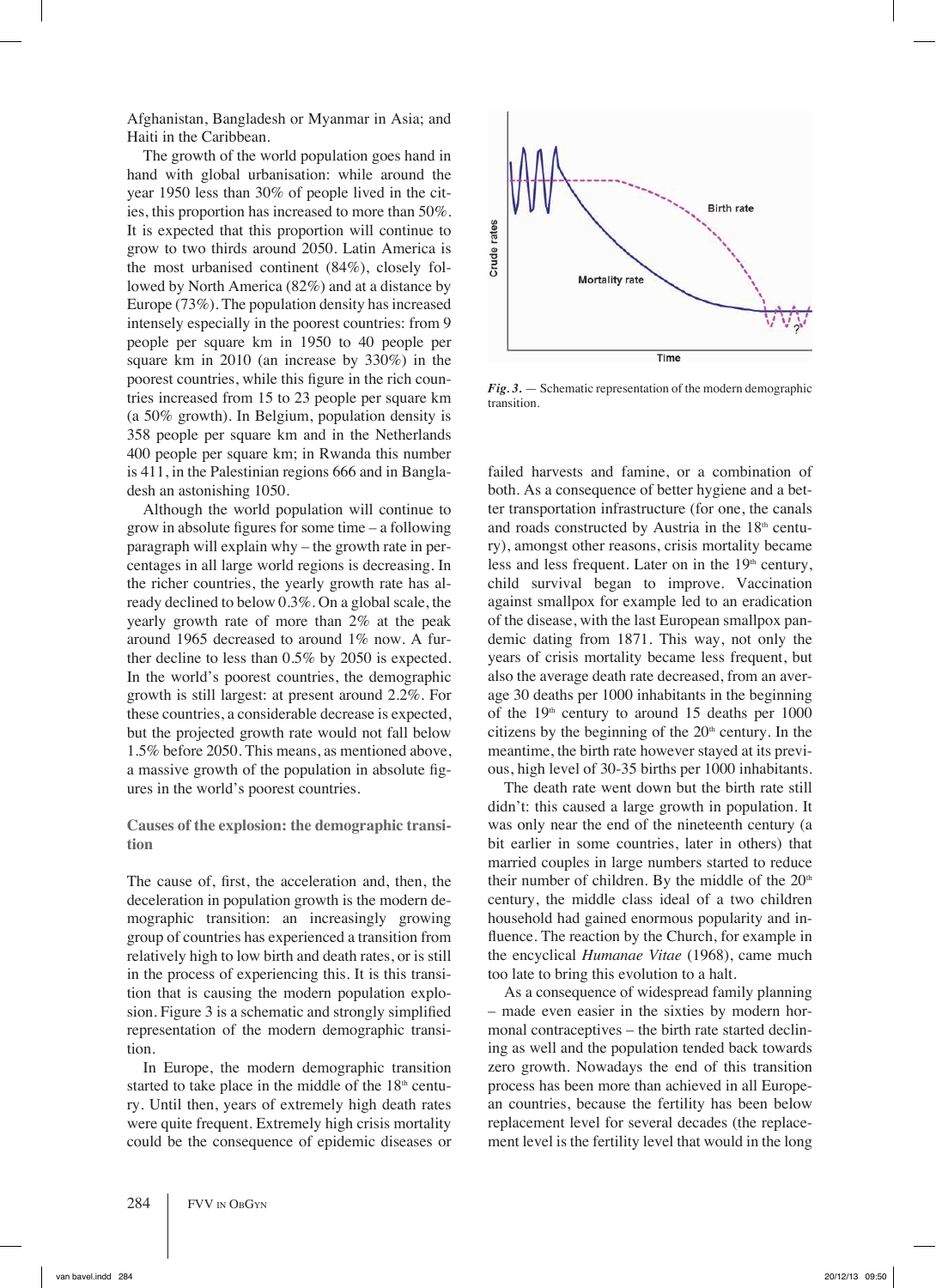term lead to a birth rate identical to the death rate, if there would be no migration)<sup>2</sup>.

That the population explosion in the developing countries since the second half of the  $20<sup>th</sup>$  century was so much more intense and massive, is a consequence of the fact that in those countries, the process of demographic transition occurred to a much more extreme extent and on a much larger scale. On the one hand, mortality decreased faster than in Europe. After all, in Europe the decline in mortality was the result of a gradual understanding of the importance of hygiene and afterwards the development of new medical insights. These insights of course already existed at the start of the demographic transitions in Asian, Latin American and African regions, whereby the life expectancy in these regions could grow faster. On the other hand, the total fertility – the average number of children per woman – at the start of the transition was a lot higher in many poor regions than it initially was in Europe. For South Korea, Brasil and the Congo, for example, the total fertility rate shortly after the Second World War (at the start of their demographic transition) is estimated to be 6 children per woman. In Belgium this number was close to 4.5 children per woman by the middle of the nineteenth century. In some developing regions, the fertility and birth rate decreased moderately to very fast, but in other regions this decline took off at an exceptionally sluggish pace – this will be further explained later on. As a consequence of these combinations of factors, in most of these countries the population explosion was much larger than it had been in most European countries.

# **Scenarios for the future**

Nonetheless, the process of demographic transition has reached its second phase in almost all countries in the world, namely the phase of declining fertility and birth rates. In a lot of Asian and Latin American countries, the entire transition has taken place and the fertility level is around or below the replacement level. South Korea for example is currently at 1.2 children per woman and is one of the countries with the lowest fertility levels in the world. In Iran and Brasil the fertility level is currently more or less equal to Belgium's, that is 1.8 to 1.9 children per woman.

Crucial to the future evolution of the population is the further evolution of the birth rate. Scenarios for the future evolution of the size and age of the population differ according to the hypotheses concerning the further evolution of the birth rate. The evolution of the birth rate is in turn dependent on two things: the further evolution of the total fertility

rate (the average number of children per woman) in the first place and population momentum in the second. The latter is a concept I will later on discuss in more detail. The role of the population momentum is usually overlooked in the popular debates, but is of utmost importance in understanding the further evolution of the world population. Population momentum is the reason why we are as good as certain that the world population will continue to grow for a while. The other factor, the evolution of the fertility rate, is much more uncertain but of critical importance in the long term. The rate at which the further growth of the world population can be slowed down is primarily dependent on the extent to which the fertility rates will continue to decline. I will further elaborate on this notion in the next paragraph. After that, I will clarify the notion of population momentum.

## **Declining fertility**

Fertility is going down everywhere in the world, but it's going down particularly slowly in Africa. A further decline remains uncertain there. Figure 4 shows the evolution per world region between 1950 and 2010, plus the projected evolution until 2050. The numbers before 2010 illustrate three things. First of all, on all continents there is a decline going on. Secondly, this decline is not equal everywhere. And thirdly: the differences between the continents remain large in some cases. Asia and Latin America have seen a similar decline in fertility: from 5.9 children per woman in 1950 to 2.5 at the start of the  $21<sup>st</sup>$  century. Europe and North America had already gone through the largest part of their demographic transition by the 1950's. Their fertility level has been below replacement levels for years. Africa has indeed seen a global decrease of fertility, but the average number of children is still at an alarmingly high level: the fertility merely decreased from 6.7 to 5.1 children per woman.

These continental averages hide a huge underlying diversity in fertility paths. Figure 5 attempts to illustrate this for a number of countries. Firstly let us consider two African countries: the Congo and Niger. As was often the case in Europe in the  $19<sup>th</sup>$  century, fertility was first on the rise before it started declining. In the Congo this decrease was more extensive, from around 6 children in 1980 to 4 children per woman today, and a further decline to

<sup>(2)</sup> In demography, the term « fertility » refers to the actual number of live births per women. By contrast, the term fecundity refers to reproductive capacity (irrespective of actual childbearing), see Habbema et al. (2004).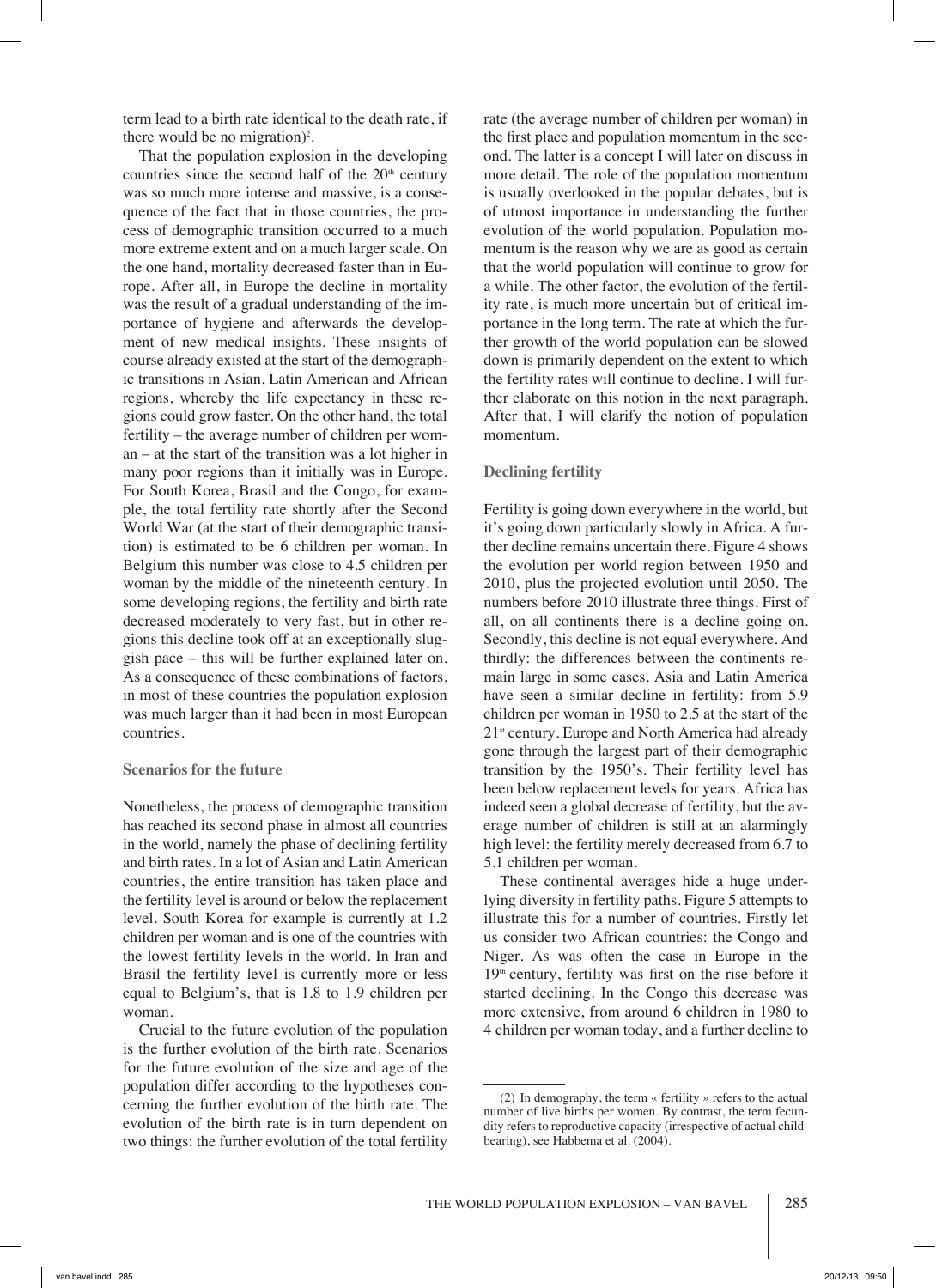

Source: UN World Population Prospects, the 2012 Revision; the data after 2010, with dotted lines, are medium variant projections.

*Fig. 4.* — Evolution of the total fertility rate by world region: 1950-2050

just below three is expected in the next thirty years. Niger is the country where the fertility level remains highest: from 7 it first rose to an average of just below 8 children per woman in the middle of the 1980's, before decreasing to just above 6.5 today. For the next decades a decline to 4 children per woman is expected. But that is not at all certain: it is dependent on circumstances that will be further explained in a moment. The demographic transition is after all not a law of nature but the result of human actions and human institutions.

Around 1950, Pakistan and Iran had more or less the same fertility level as Niger, but both countries have seen a considerable decline in the meantime. In Pakistan the level decreased slowly to the current level of 3 children per woman. In Iran the fertility decreased more abruptly, faster and deeper to below the replacement level – Iran today has one of the lowest fertility levels in the world, and a further decline is expected. The Iranian Revolution of 1978 played a crucial role in the history of Iran (Abassi-Shavazi et al., 2009): it brought better education and health care, two essential ingredients for birth control.

Brasil was also one of the countries with very high fertility in the 1950's – higher than the Congo, for example. The decrease started earlier than in Iran but happened more gradually. Today both countries have the same total fertility, below the replacement level.

## **Child mortality, education and family planning**

Which factors cause the average number of children to go down? The literature concerning explanations for the decrease in fertility is vast and complex, but two factors emerge as crucial in this process: education and child survival.

Considering child survival first: countries combining intensive birth control with very high child mortality are simply non-existent. The statistical association between the level of child mortality and fertility is very tight and strong: in countries with high child mortality, fertility is high, and vice versa. This statistical correlation is very strong because the causal relation goes in both directions; with quick succession of children and therefore a lot of children to take care for, the chances of survival for the infants are lower than in those families with only a limited number of children to take care of – this is a fortiori the case where infrastructure for health care is lacking. A high fertility level thus contributes to a high child mortality. And in the other direction: where survival chances of children improve, the fertility will go down because even those households with a lower number of children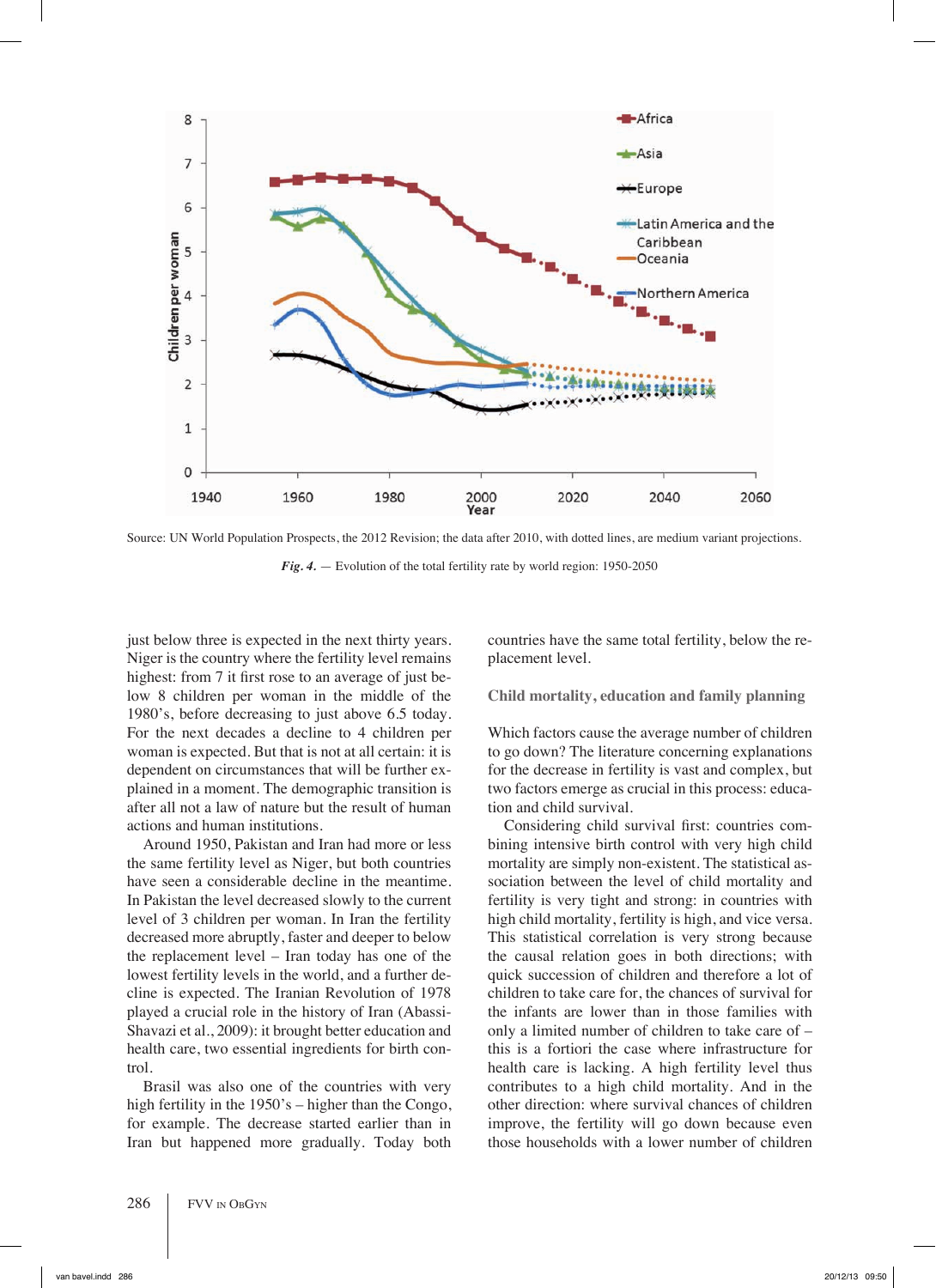

Source: UN World Population Prospects, the 2012 Revision; the data after 2010, with dotted lines, are medium variant projections.

*Fig. 5.* — Evolution of the total fertility rate in some countries between 1950 and 2010, and projected evolution until 2050

have increasing confidence in having descendants in the long term.

It is crucial to understand that the decline in child mortality in the demographic transition always precedes the decline in fertility. Men, women and families cannot be convinced of the benefits of birth control if they don't have confidence in the survival chances of their children. Better health care is therefore essential, and a lack of good health care is one of the reasons for a persistently high fertility in a country like Niger.

Education is another factor that can cause a decline in fertility. This is probably the most important factor, not just because education is an important humanitarian goal in itself (apart from the demographic effects), but also because with education one can kill two birds with one stone: education causes more birth control but also better child survival (recently clearly demonstrated by Smith-Greenaway (2013), which in its turn will lead to better birth control. The statistical correlation between level of education and level of fertility is therefore very strong.

Firstly, education enhances the motivation for birth control: if parents invest in the education of their children, they will have fewer children, as has been demonstrated. Secondly, education promotes a more forward-looking lifestyle: it will lead people to think on a somewhat longer term, to think about

tomorrow, next week and next month, instead of living for the day. This attitude is necessary for effective birth control. Thirdly, education also increases the potential for effective contraception, because birth control doesn't just happen, especially not when efficient family planning facilities are not or hardly accessible or when there are opposing cultural or family values.

The influence of education on birth control has been demonstrated in a vast number of studies (James et al., 2012). It starts with primary education, but an even larger effect can be attained by investment in secondary education (Cohen, 2008). In a country like Niger, for example, women who didn't finish primary school have on average 7.8 children. Women who did finish primary school have on average 6.7 children, while women who finished secondary school "only" have 4.6 children (Fig. 6). The fertility of Niger would be a lot lower if more women could benefit from education. The tragedy of that country is that too many people fall in the category of those without a degree of primary school, with all its demographic consequences.

One achieves with education therefore a plural beneficial demographic effect on top of the important objective of human emancipation in itself. All this is of course not always true but depends on which form of "education"; I assume that we're talking about education that teaches people the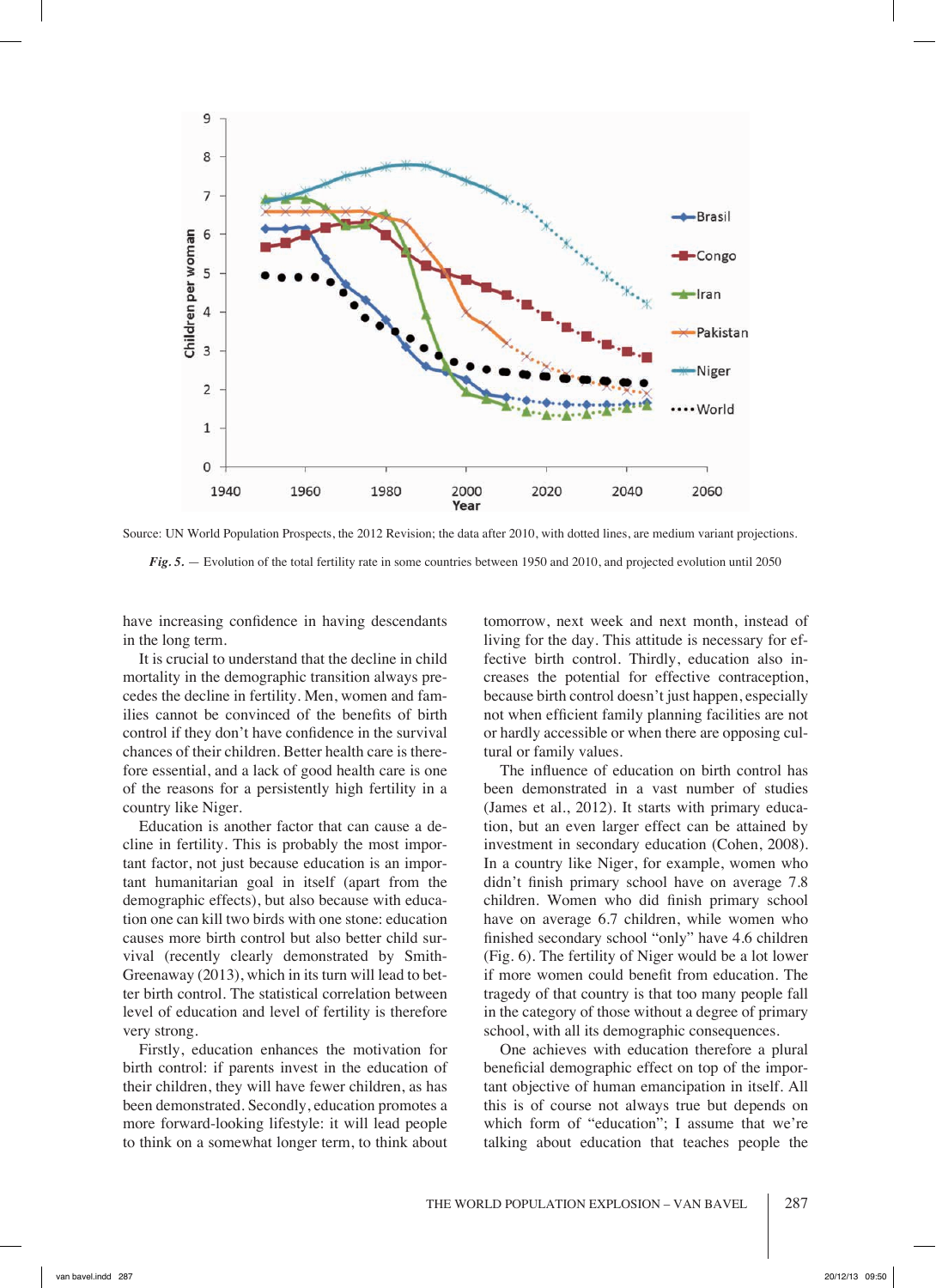

and Delayed Childbearing (Population Reference Bureau, 2007)

Source: Cohen 2008.

*Fig. 6.* — Association between level of education and total fertility rate in some poor countries

knowledge and skills to better take control of their own destiny.

It is one thing to get people motivated to practice birth control but obtaining actual effective contraception is quite another matter. Information concerning the efficient use of contraceptives and increasing the accessibility and affordability of contraceptives can therefore play an important role. There are an estimated 215 million women who would want to have contraception but don't have the means (UNFPA, 2011). Investments in services to help with family planning are absolutely necessary and could already have great results in this group of women. But it's no use to put the cart before the horse: if there is no intention to practice birth control, propaganda for and accessibility of contraception will hardly have any effect, as was demonstrated in the past. In Europe the lion's share of the decline in fertility was realized with traditional methods, before the introduction of hormonal contraception in the sixties. There is often a problem of lack of motivation for birth control on the one hand, as a result of high child mortality and low schooling rates, and a lack of power in women who may be motivated to limit fertility but are confronted with male resistance on the other (Blanc, 2011; Do and Kurimoto, 2012). Empowerment of women is therefore essential, and education can play an important role in that process as well.

# **Population momentum**

Even if all the people would suddenly practice birth control much more than is currently considered possible, the world population would still continue to grow for a while. This is the consequence of population momentum, a notion that refers to the phenomenon of demographic inertia, comparable to the phenomenon of momentum and inertia in the field of physics. Demographic growth is like a moving train: even when you turn off the engine, the movement will continue for a little while.

The power and direction of population momentum is dependent on the age structure of the population. Compare the population pyramids of Egypt and Germany (Fig. 7). The one for Egypt has a pyramidal shape indeed, but the one for Germany looks more like an onion. As a consequence of high birth rates in the previous decades, the largest groups of Egyptians are to be found below the age of forty; the younger, the more voluminous the generation. Even if the current and future generations of Egyptians would limit their fertility strongly (as is indeed the case), the birth rate in Egypt would still continue to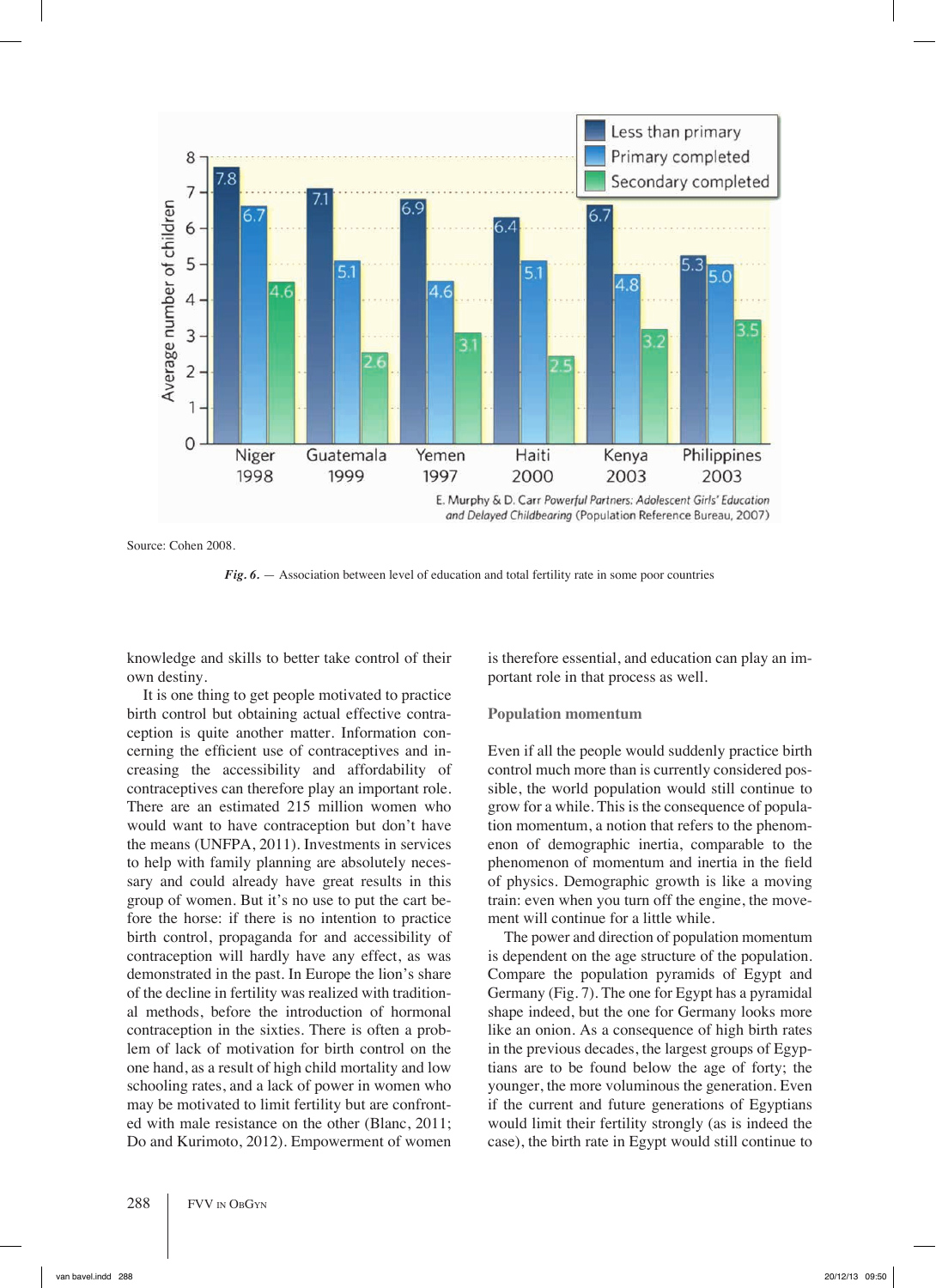

Source: US Census Bureau, international database.

*Fig. 7.* — Population pyramids of Egypt (left) and Germany (right)

rise for quite some time, just because year after year more and more potential mothers and fathers reach the fertile ages. Egypt therefore clearly has a growth momentum.

Germany on the other hand has a negative or shrinking momentum: even if the younger generations of Germans would have a larger num ber of children than the generation of their own parents, the birth rate in Germany would still continue to decrease because fewer and fewer potential mothers and fathers reach the fertile ages.

The population momentum on a global scale is positive: even if fertility would decrease overnight to the replacement level, the world population would continue to grow with 40% (from 7 billion to 9.8 billion). Only the rich countries have a shrinking momentum, that is -3%. For Europe the momentum is -7%. The population momentum for the poorest countries in the world is +44%, that of Sub Saharan Africa +46% (Espenshade et al., 2011).

## **Consequences of the population explosion**

The concerns about the consequences of population explosion started in the sixties. Milestone publications were the 1968 book *The Population bomb* by biologist Paul Ehrlich, the report of the Club of Rome from 1972 (*The Limits to Growth*) and the first *World Population Plan of Action* of the UN in 1974 among others.

In the world population debate, the general concerns involve mainly three interconnected consequences of the population explosion: 1) the growing poverty in the world and famine; 2) the exhaustion and pollution of natural resources essential to human survival; and 3) the migration pressure from the poor South to the rich North (Van Bavel, 2004).

## **Poverty and famine**

The Malthusian line of thought continues to leave an important mark on the debate regarding the association between population growth and poverty: Malthus saw an excessive population growth as an important cause of poverty and famine. Rightfully this Malthusian vision has been criticized a lot. One must after all take the reverse causal relation into account as well: poverty and the related social circumstances (like a lack of education and good health care for children) contribute to high population growth as well.

Concerning famine: the production of food has grown faster since 1960 than the world population has, so nowadays the amount of food produced per person exceeds that which existed before the population explosion (Lam, 2011). The problem of famine isn't as much an insufficient food production as it is a lack of fair distribution (and a lack of sustainable production, but that's another issue). Often regions with famine have ecological conditions permitting sufficient production of food, provided the necessary investments in human resources and technology are made. The most important cause of famine is therefore not the population explosion. Famine is primarily a consequence of unequal distribution of food, which in turn is caused by social-economic inequality, lack of democracy and (civil) war.

Poverty and famine usually have mainly political and institutional causes, not demographic ones. The Malthusian vision, that sees the population explosion as the root of all evil, therefore has to be corrected (Fig. 8). Rapid population growth can indeed hinder economical development and can thus pave the way for poverty. But this is only part of the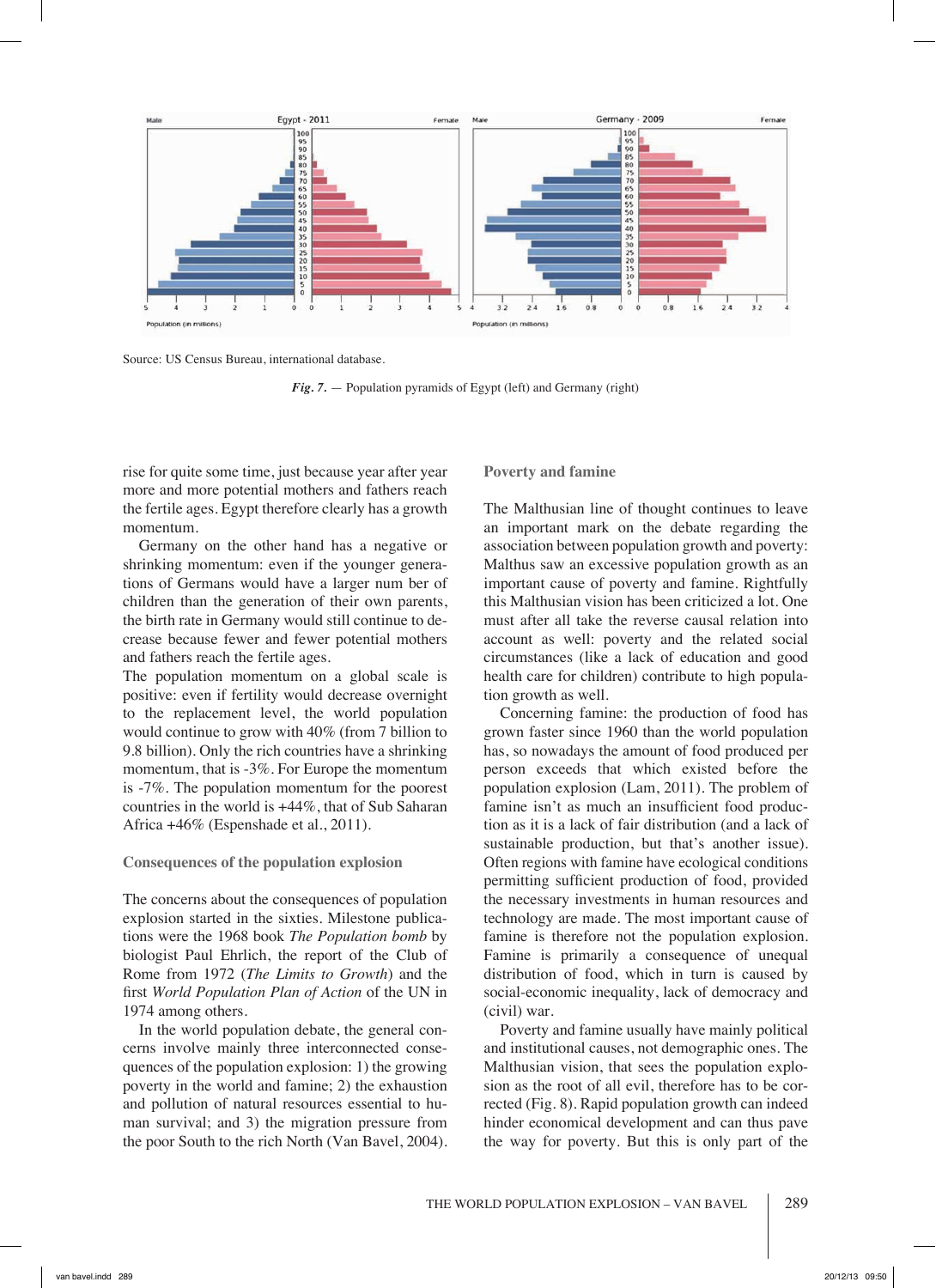

*Fig. 8.* — Connections between social factors, poverty and population growth.

story. As mentioned, poverty is also an underlying cause of rapid population growth. Social factors are at the base of both poverty and population growth. It's those social factors that require our intervention: via investments in education and (reproductive) health care.

## **Impact on the environment**

The impact of the population explosion on the environment is unquestionably high, but the size of the population represents only one aspect of this. In this regard it can be useful to keep in mind the simple I=PAT scheme: the ecological footprint or impact on the environment (I) can be regarded as the product of the size of the population (P), the prosperity or consumption level (A for affluence) and the technology used (T). The relationship between each of these factors is more complex than the I=PAT scheme suggests, but in any case the footprint I of a population of 1000 people is for example dependent on how many of those people drive a car instead of a bike, and of the emission per car of the vehicle fleet concerned.

The ecological footprint of the world population has increased tremendously the past decades and the growth of the world population has obviously played an important role in this. The other factors in the I=PAT scheme have however played a relatively bigger role than the demographic factor P. The considerable increase in the Chinese ecological footprint of the past decades for example, is more a consequence of the increased consumption of meat than of population growth (Peters et al., 2007; Liu et al., 2008). The carbon dioxide emission of China grew by 82% between 1990 and 2003, while the population only increased by 11% in that same period. A similar story exists for India: the population grew by less than 23% between 1990 and 2003, while the emission of carbon dioxide increased by more than 83% (Chakravarty et al., 2009). The consumption of water and meat in the world is increasing more rapidly than the population<sup>3</sup>. The consumption of water per person is for example threefold higher in the US than in China (Hoekstra and Chapagain, 2007). The African continent has at present the same number of inhabitants as Europe

and North America together, over 1 billion. But the total ecological footprint of Europeans and Americans is many times higher than that of Africans (Ewing et al., 2010). Less than 18% of the world population is responsible for over 50% of the global carbon dioxide emission (Chakravarty et al., 2009).

If we are therefore concerned about the impact of the world population on the environment, we can do something about it immediately by tackling our own overconsumption: it's something we can control and it has an immediate effect. In contrast, we know of the population growth that it will continue for some time anyhow, even if people in poor countries would practice much more birth control than we consider possible at present.

## **Migration**

The population explosion has created an increasing migration pressure from the South to the North – and there is also important migration within and between countries in the South. But here as well the message is: the main responsibility doesn't lie with the population growth but with economic inequality. The primary motive for migration was and is economic disparity: people migrate from regions with no or badly paid labour and a low standard of living to other regions, where one hopes to find work and a higher standard of living (Massey et al., 1993; Hooghe et al., 2008; IMO, 2013). Given the permanent population growth and economical inequality, a further increasing migration pressure is to be expected, irrespective of the national policies adopted.

It is sometimes expected that economic growth and increasing incomes in the South will slow down the migration pressure, but that remains to be seen. After all, it isn't usually the poorest citizens in developing countries that migrate to rich countries. It is rather the affluent middle class in poor countries that have the means to send their sons and daughters to the North – an investment that can raise a lot of money via remittances to the families in the country of origin (IMO, 2013). There is after all a considerable cost attached to migration, in terms of money and human capital. Not everyone can bear those costs: to migrate you need brains, guts and money. With growing economic development in poor countries, an initial increase in migration pressure from those countries would be expected; the association between social-economic development

<sup>(3)</sup> See http://www.unwater.org/water-cooperation-2013/ water-cooperation/facts-and-figures/